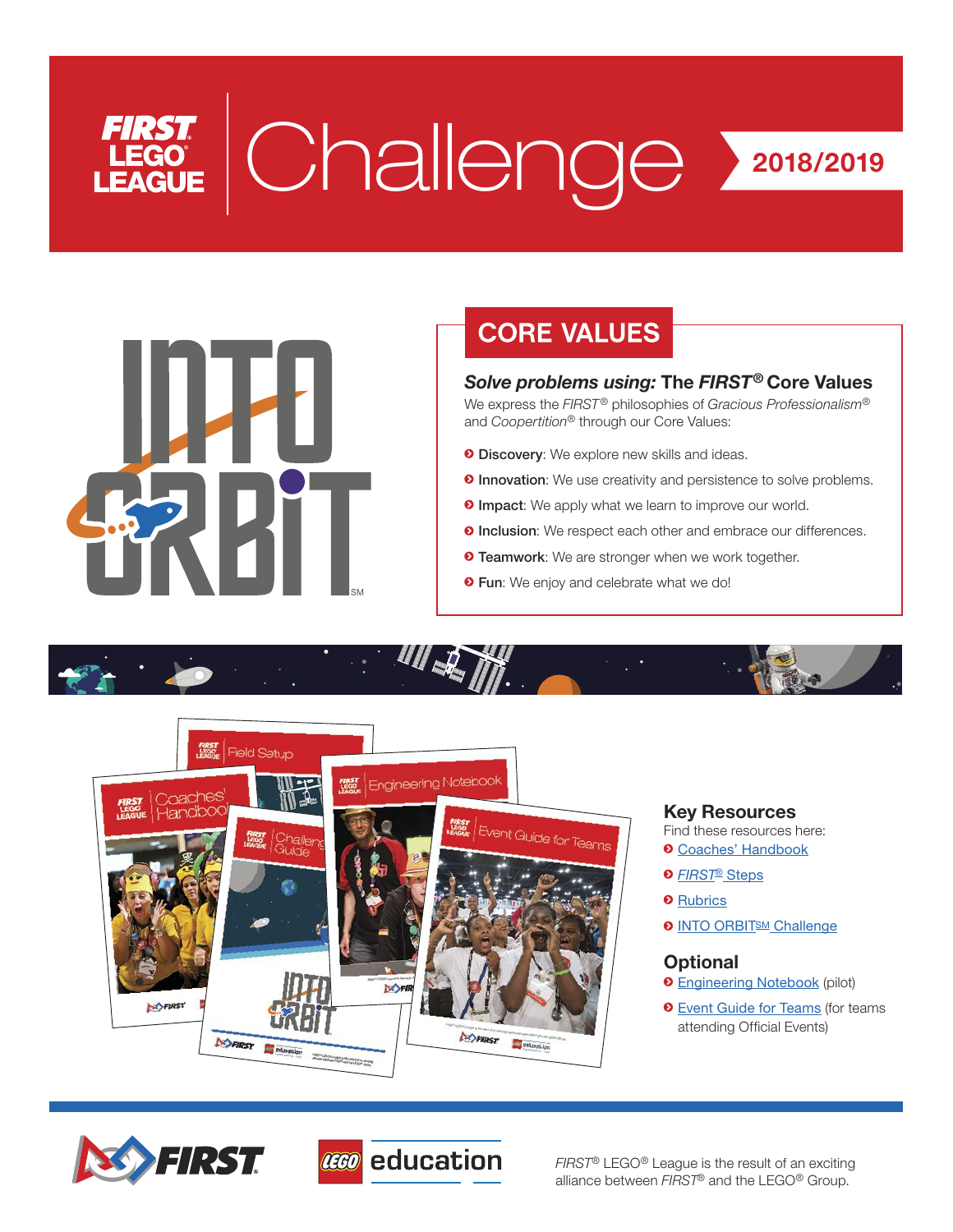# *Solve problems in:* **The Robot Game**

- $\odot$  **Read** the Robot Game Rules in the [Challenge Guide](http://www.firstlegoleague.org/challenge)
- $\bullet$  **Identify** one or more Missions to solve
- **O Design** a Robot using LEGO<sup>®</sup> MINDSTORMS<sup>®</sup> that can solve the Mission(s)

Missions as written below are only an overview. For full detail, go to <http://www.firstlegoleague.org/challenge> and download the complete Challenge Guide.

#### **M01–Space Travel**

- ✱ Start each Payload clearly rolling down the Space Travel Ramp.
- For each roll, the cart must ✱ be Independent by the time it reaches the first track connection.
- Vehicle Payload: 22 Points
- Supply Payload: 14 Points
- Crew Payload: 10 Points

As a Mission requirement in any Mission, the word "Independent" means "not in contact with any of your Equipment." As long as the cart clearly rolls Independently past the First Track Connection, it's OK if it doesn't roll all the way east.

#### **M02–Solar Panel Array**

- Both Solar Panels are Angled toward the same Field: 22 Points For Both Teams
- Your Solar Panel is Angled toward the other team's Field: 18 Points



#### **M03–3D Printing**

- Eject the 2x4 Brick \* by placing a Regolith Core Sample into the 3D Printer.
- The 2x4 Brick ejected and **completely in the** Northeast Planet Area: 22 Points
- OR The 2x4 Brick ejected and not completely in the Northeast Planet Area: 18 Points

#### **M04–Crater Crossing**

- All weight-bearing features of the crossing equipment must cross ✱ completely between the towers.
- Crossing must be \* from east to west, and make it completely past the flattened Gate: 20 Points



## **Scoring Requirement Signals**

- $\bullet$  Within the Mission descriptions, specific scoring requirements are written in GREEN.
- **O** Methods with an asterisk **\*** must be the ONLY ones used. and must be **OBSERVED** by the referee.
- $\odot$  Underlined RESULTS/CONDITIONS must be visible at the END of the match.

#### **M05–Extraction**

- Move all four Core Samples so they are no longer touching the axle that held them in the Core Site Model: 16 Points
- Place the Gas Core Sample so it is touching the mat, and completely in the Lander's Target Circle: 12 Points



- OR Place the Gas Core Sample completely in Base: 10 Points
- Place the Water Core Sample so it is **supported only by the** Food Growth Chamber: 8 Points

#### **M06–Space Station Modules**

- Inserted Modules must not be touching anything except the Habitation Hub.
- Move the Cone Module **completely into** Base: 16 Points
- Insert the Tube Module into the Habitation Hub port, west side: 16 Points
- Transfer/Insert the Dock Module into the **Habitation Hub port, east side:** 14 Points

#### **M07–Space Walk Emergency**

- Move Gerhard so his body is inserted at least partly into the Habitation Hub's Airlock Chamber.
- 
- OR Partly In: 18 Points

For this Mission, the word "Body" includes all parts except the loop.

#### **M08–Aerobic Exercise**

- Advance the Exercise Machine's Pointer along its Dial \* by moving one or both of the Handle Assemblies.
- Get the Pointer tip completely in orange, or partly covering either of orange's end-borders: 22 Points
- OR Get the Pointer tip completely in white: 20 Points
- OR Get the Pointer tip completely in gray, or partly covering either of gray's end-borders: 18 Points









• Completely In: 22 Points



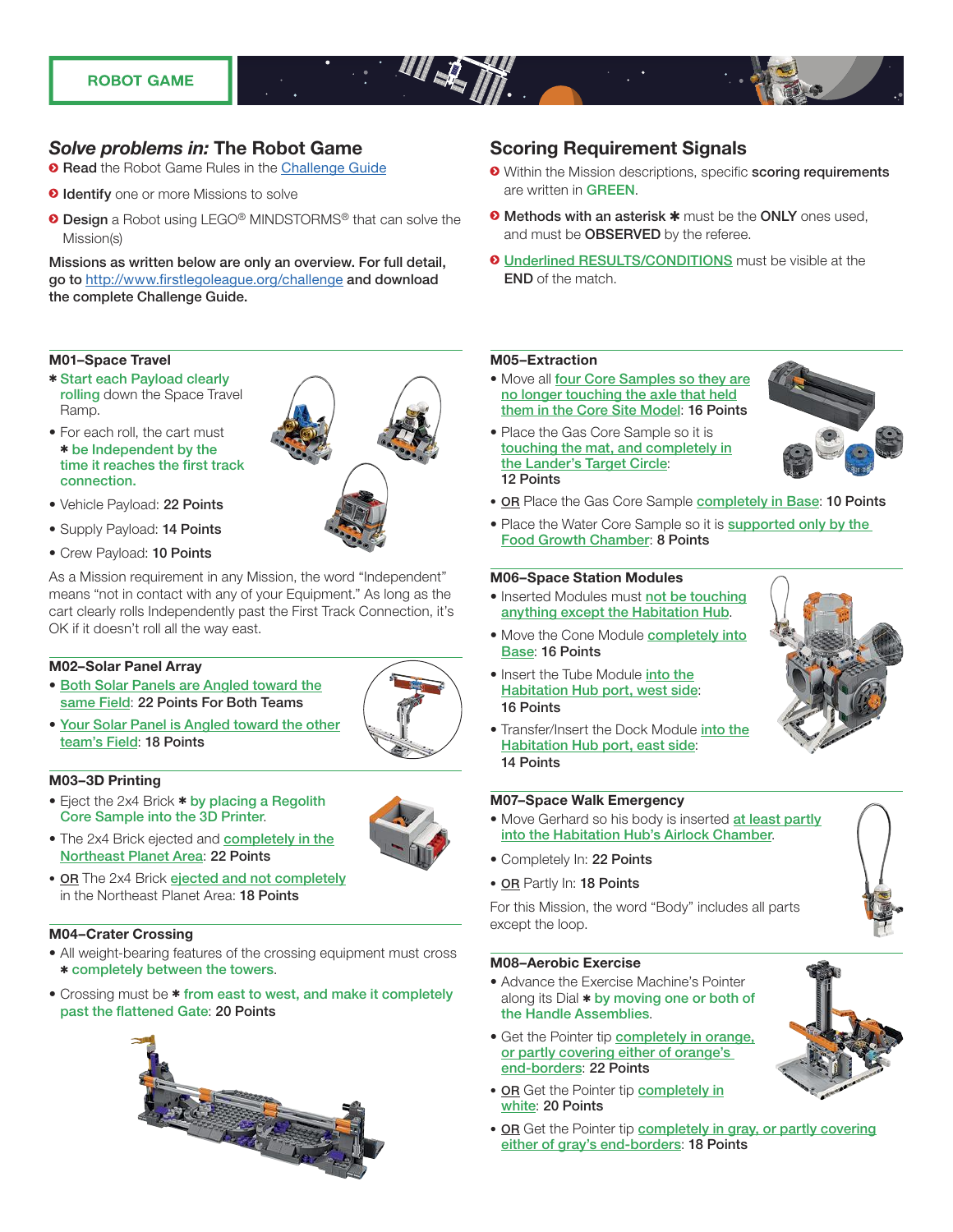

*What does it take to live on a space station or travel to another planet? Can you and your team create the critical innovation that will get earthlings to Mars?* We can learn so much from overcoming the challenges of space exploration if you are willing to go INTO ORBIT<sup>SM</sup> and beyond with *FIRST*® LEGO® League!

#### **M09–Strength Exercise**

• Lift the Strength Bar so the tooth-strip's 4th hole comes at least partly into view as shown: 16 Points



#### **M10–Food Production**

• Spin the Food Growth Chamber's colors so the gray weight is DROPPED after green, but before tan, \* by moving the Push Bar: 16 Points



#### **M11–Escape Velocity**

• Get the spacecraft to go so fast and high that it stays up, \* by pressing/hitting the Strike Pad: 24 Points



#### **M12–Satellite Orbits**

• Move any part of a Satellite on or above the area between the two lines of the Outer Orbit: 8 Points Each



• Get the pointer tip **completely in orange,** or partly covering either of orange's end-borders: 20 Points



- OR Get the pointer tip completely in white: 18 Points
- OR Get the pointer tip completely in gray, or partly covering either of gray's end-borders: 16 Points

#### **M14–Meteoroid Deflection**

• Send Meteoroids \* over the Free-Line to touch the mat in the Meteoroid Catcher.



- The Meteoroids must be hit/released while they are \* clearly and completely west of the Free-Line.
- While between hit/release and scoring position, the Meteoroid ✱ must be clearly Independent.
- Meteoroids in the Center Section: 12 Points Each
- Meteoroids in Either Side Section: 8 Points Each

If ever the Ring-Set Meteoroid is off its Ring, you may remove the Ring from the Field by hand (this is a special exception to the Rules).

#### **M15–Lander Touch-Down**

• Move the Lander to be intact, touching the Mat, and completely in its Target Circle: 22 Points



- OR Move the Lander to be intact, touching the Mat, and completely in the Northeast Planet Area: 20 Points
- OR Move both parts of the Lander completely into Base: 16 Points

The Lander is "Intact" if its parts are connected by at least two of its four tan location axles.

#### **P01–Interruption Penalties**

• If you \* Interrupt the Robot: Minus 3 Points Each Time



- Upon Penalty, the referee will place one Penalty Disc in the southeast triangle as a permanent Interruption marker. You can get up to six such Penalties.
- If a Penalty Disc comes off the triangle, it is simply returned, with no effect on score.



*The Robot Game Missions can provide real-world examples for your Project research. Learn about the stories behind the Missions in the* [Challenge Guide](http://www.firstlegoleague.org/challenge).